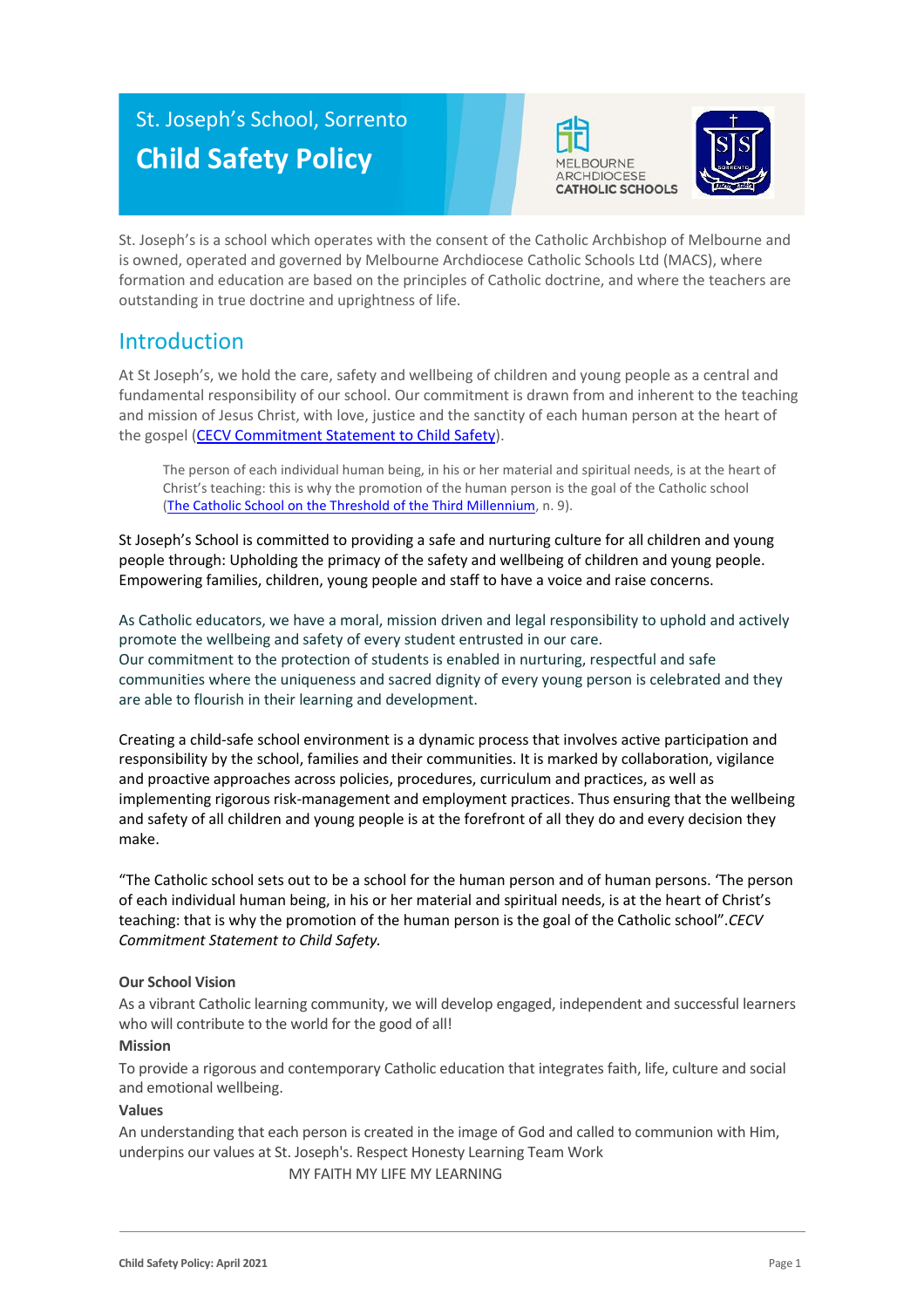# Purpose

The purpose of this Policy is to demonstrate the strong commitment of St Joseph's to the care, safety and wellbeing of all students at our school. It provides an outline of the policies, procedures and strategies developed to keep students safe from harm, including all forms of abuse in our school environment, on campus, online and in other locations provided by the school.

This Policy takes into account relevant legislative requirements within the state of Victoria, including the specific requirements of the Child Safe Standards as set out in [Ministerial Order No. 870.](http://www.gazette.vic.gov.au/gazette/Gazettes2016/GG2016S002.pdf)

This Policy applies to school staff, including school employees, volunteers, contractors and clergy. It should be read in conjunction with the following related school policies and procedures:

- 1. PROTECT: Identifying and Responding to Abuse Reporting obligations
- 2. Child Safety Code of Conduct
- 3. Reportable Conduct Policy.

### **Principles**

Catholic schools have a moral, legal and mission-driven responsibility to create nurturing school environments where children and young people are respected, their voices are heard, and they are safe and feel safe [\(CECV Commitment Statement to Child Safety\)](https://www.cecv.catholic.edu.au/getmedia/b5d43278-51b9-4704-b45a-f14e50546a70/Commitment-Statement-A4.aspx).

The following principles underpin our commitment to child safety at St Joseph's:

- All students deserve, as a fundamental right, safety and protection from all forms of abuse and neglect.
- Our school works in partnership with families and the community to ensure that they are engaged in decision-making processes, particularly those that have an impact on child safety and protection.
- All students have the right to a thorough and systematic education in all aspects of personal safety, in partnership with their parents/carers.
- All adults in our school, including teaching and non-teaching staff, clergy, volunteers and contractors, have a responsibility to care for children and young people, to positively promote their wellbeing and to protect them from any kind of harm or abuse.
- The policies, guidelines and codes of conduct for the care, wellbeing and protection of students are based on honest, respectful and trusting relationships between adults and children and young people.
- Policies and practices demonstrate compliance with legislative requirements and cooperation with the Church, governments, the police and human services agencies.
- All persons involved in situations where harm is suspected or disclosed must be treated with sensitivity, dignity and respect.
- Staff, clergy, volunteers, contractors, parents and students should feel free to raise concerns about child safety, knowing these will be taken seriously by school leadership.
- Appropriate confidentiality will be maintained, with information being provided to those who have a right or a need to be informed, either legally or pastorally.

### **Definitions**

**Child** means a child enrolled as a student at the school.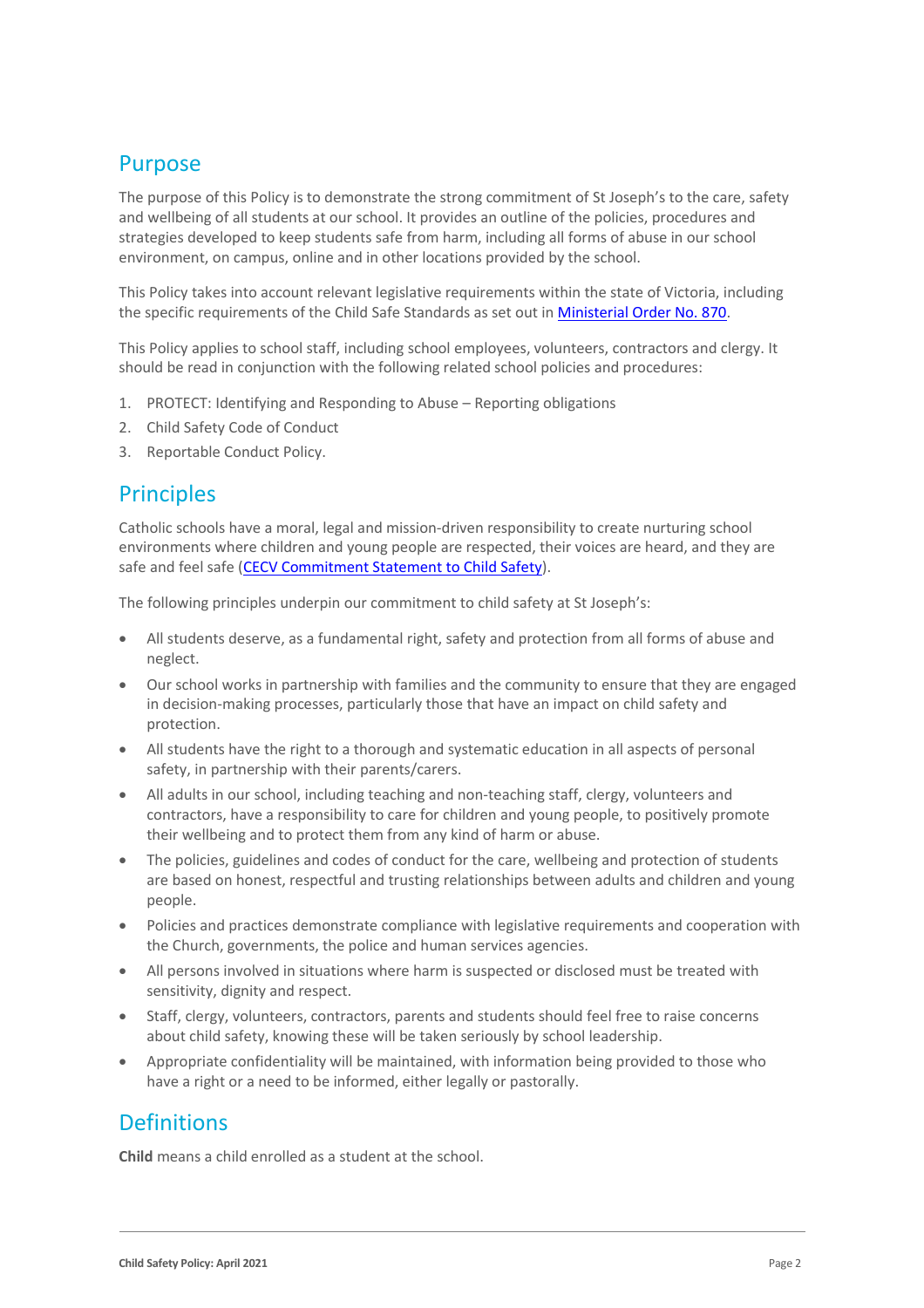**Child abuse** includes:

- (a) any act committed against a child involving:
	- (i) a sexual offence
	- (ii) an offence under section 49B(2) of the *Crimes Act 1958* (grooming)
- (b) the infliction, on a child, of:
	- (i) physical violence
	- (ii) serious emotional or psychological harm
- (c) serious neglect of a child [\(Ministerial Order No. 870\)](http://www.gazette.vic.gov.au/gazette/Gazettes2016/GG2016S002.pdf).

**Child safety** encompasses matters related to protecting all children from child abuse, managing the risk of child abuse, providing support to a child at risk of child abuse, and responding to incidents or allegations of child abuse [\(Ministerial Order No. 870\)](http://www.gazette.vic.gov.au/gazette/Gazettes2016/GG2016S002.pdf).

# [PROTECT: Identifying and responding to all forms of abuse in](http://www.cecv.catholic.edu.au/getmedia/ebe135a4-d1b3-48a0-81fe-50d4fc451bcd/Identifying-and-Responding-to-All-Forms-of-Abuse.aspx#page%3D27)  [Victorian schools\)](http://www.cecv.catholic.edu.au/getmedia/ebe135a4-d1b3-48a0-81fe-50d4fc451bcd/Identifying-and-Responding-to-All-Forms-of-Abuse.aspx#page%3D27).

**Child physical abuse** generally consists of any non-accidental infliction of physical violence on a child by any person [\(PROTECT: Identifying and responding to all forms of abuse in Victorian schools\)](https://www.cecv.catholic.edu.au/getmedia/ebe135a4-d1b3-48a0-81fe-50d4fc451bcd/Identifying-and-Responding-to-All-Forms-of-Abuse.aspx#page%3D15).

**Child sexual abuse** is when a person uses power or authority over a child to involve them in sexual activity. It can include a wide range of sexual activity and does not always involve physical contact or force [\(PROTECT: Identifying and responding to all forms of abuse in Victorian schools\)](https://www.cecv.catholic.edu.au/getmedia/ebe135a4-d1b3-48a0-81fe-50d4fc451bcd/Identifying-and-Responding-to-All-Forms-of-Abuse.aspx#page%3D17).

**Emotional child abuse** occurs when a child is repeatedly rejected, isolated or frightened by threats, or by witnessing family violence [\(PROTECT: Identifying and responding to all forms of abuse in Victorian schools\)](https://www.cecv.catholic.edu.au/getmedia/ebe135a4-d1b3-48a0-81fe-50d4fc451bcd/Identifying-and-Responding-to-All-Forms-of-Abuse.aspx#page%3D26).

**Grooming** is when a person engages in predatory conduct to prepare a child for sexual activity at a later date. It can include communication and/or attempting to befriend or establish a relationship or other emotional connection with the child or their parent/carer (PROTECT: Identifying and responding [to all forms of abuse in Victorian schools\)](https://www.cecv.catholic.edu.au/getmedia/ebe135a4-d1b3-48a0-81fe-50d4fc451bcd/Identifying-and-Responding-to-All-Forms-of-Abuse.aspx#page%3D20).

**Mandatory reporting:** The legal requirement under the *Children, Youth and Families Act 2005* (Vic.) to protect children from harm relating to physical and sexual abuse. The Principal, registered teachers and early childhood teachers, school counsellors, religious clergy, medical practitioners and nurses at a school are mandatory reporters under this Act (PROTECT: Identifying and responding to all forms of [abuse in Victorian schools\)](http://www.cecv.catholic.edu.au/getmedia/ebe135a4-d1b3-48a0-81fe-50d4fc451bcd/Identifying-and-Responding-to-All-Forms-of-Abuse.aspx#page%3D8).

**Reasonable belief:** When school staff are concerned about the safety and wellbeing of a child or young person, they must assess that concern to determine if a report should be made to the relevant agency. This process of considering all relevant information and observations is known as forming a reasonable belief. A 'reasonable belief' or a 'belief on reasonable grounds' is not the same as having proof, but is more than mere rumour or speculation. A reasonable belief is formed if a reasonable person in the same position would have formed the belief on the same grounds [\(PROTECT: Identifying and](http://www.cecv.catholic.edu.au/getmedia/ebe135a4-d1b3-48a0-81fe-50d4fc451bcd/Identifying-and-Responding-to-All-Forms-of-Abuse.aspx#page%3D35)  [responding to all forms of abuse in Victorian schools\)](http://www.cecv.catholic.edu.au/getmedia/ebe135a4-d1b3-48a0-81fe-50d4fc451bcd/Identifying-and-Responding-to-All-Forms-of-Abuse.aspx#page%3D35).

**Reportable conduct:** Five types of reportable conduct are listed in the *Child Wellbeing and Safety Act 2005* (Vic.) (as amended by the *Children Legislation Amendment (Reportable Conduct) Act 2017*). These include:

- 1. sexual offences (against, with or in the presence of a child)
- 2. sexual misconduct (against, with or in the presence of a child)
- 3. physical violence (against, with or in the presence of a child)
- 4. behaviour that is likely to cause significant emotional or psychological harm
- 5. significant neglect.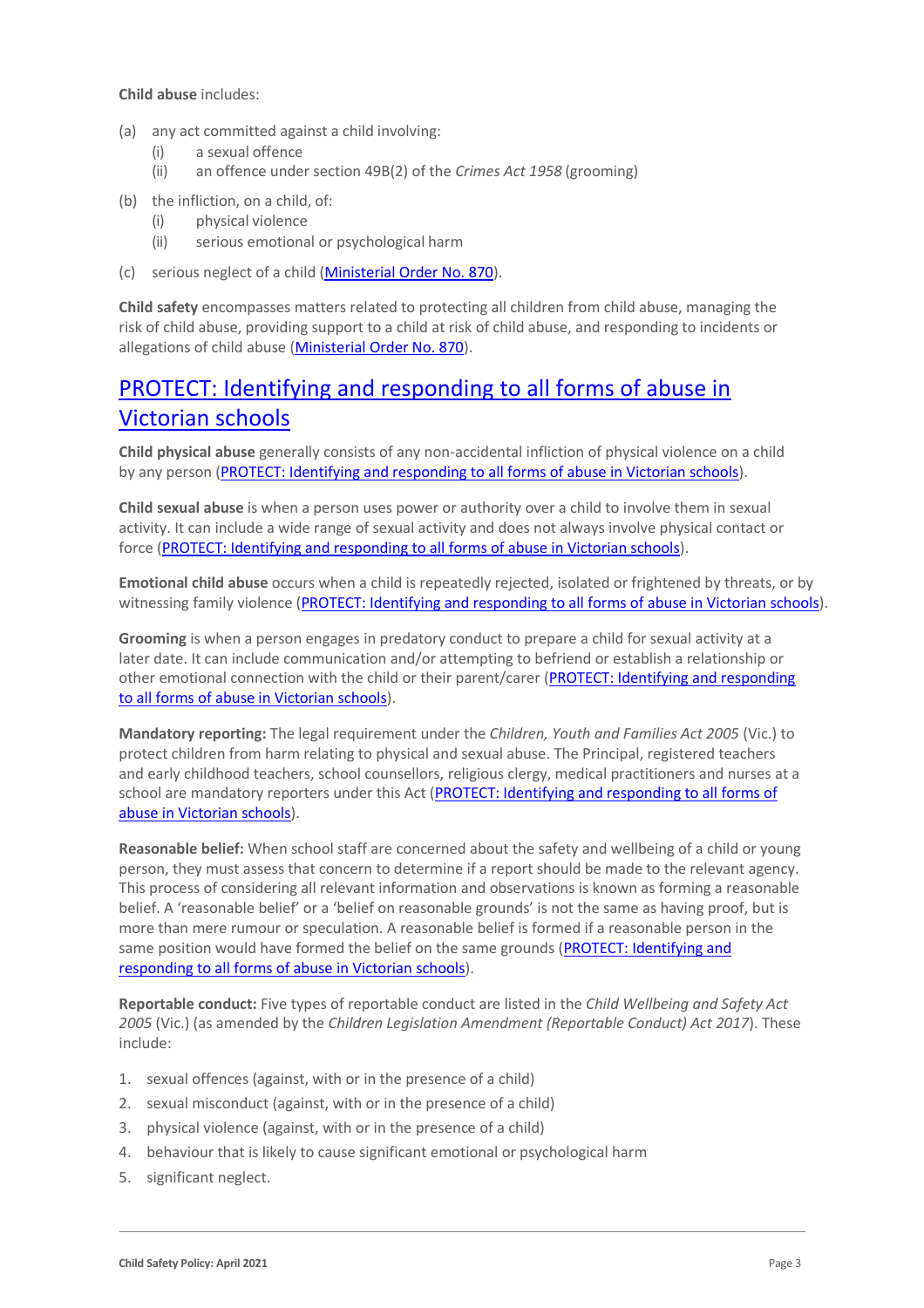**School environment** means any physical or virtual place made available or authorised by the school governing authority for use by a child during or outside school hours, including:

- a campus of the school
- online school environments (including email and intranet systems)
- other locations provided by the school for a child's use (including, without limitation, locations used for school camps, sporting events, excursions, competitions and other events) [\(Ministerial](http://www.gazette.vic.gov.au/gazette/Gazettes2016/GG2016S002.pdf)  [Order No. 870\)](http://www.gazette.vic.gov.au/gazette/Gazettes2016/GG2016S002.pdf).

**School staff** means an individual working in a school environment who is:

- directly engaged or employed by a school governing authority
- a volunteer or a contracted service provider (whether or not a body corporate or any other person is an intermediary)
- a minister of religion [\(Ministerial Order No. 870\)](http://www.gazette.vic.gov.au/gazette/Gazettes2016/GG2016S002.pdf).

### Policy commitments

All students enrolled at St Joseph's have the right to feel safe and be safe. The wellbeing of children in our care will always be our first priority and we do not and will not tolerate child abuse. We aim to create a child-safe and child-friendly environment where children are free to enjoy life to the full without any concern for their safety. There is particular attention paid to the most vulnerable children, including Aboriginal and Torres Strait Islander children, children from culturally and/or linguistically diverse backgrounds, and children with a disability.

#### **Our commitment to our students**

- We commit to the safety and wellbeing of all children and young people enrolled in our school.
- We commit to providing children and young people with positive and nurturing experiences.
- We commit to listening to children and young people, and empowering them by taking their views seriously and addressing any concerns that they raise with us.
- We commit to taking action to ensure that children and young people are protected from abuse or harm.
- We commit to teaching children and young people the necessary skills and knowledge to understand and maintain their personal safety and wellbeing.
- We commit to seeking input and feedback from students regarding the creation of a safe school environment.

#### **Our commitment to parents and carers**

- We commit to communicating honestly and openly with parents and carers about the wellbeing and safety of their children.
- We commit to engaging with, and listening to, the views of parents and carers about our child safety practice, policies and procedures.
- We commit to transparency in our decision-making with parents and carers where it will not compromise the safety of children or young people.
- We commit to acknowledging the cultural diversity of students and families, and being sensitive to how this may impact on student safety issues.
- We commit to continuously reviewing and improving our systems to protect children from abuse.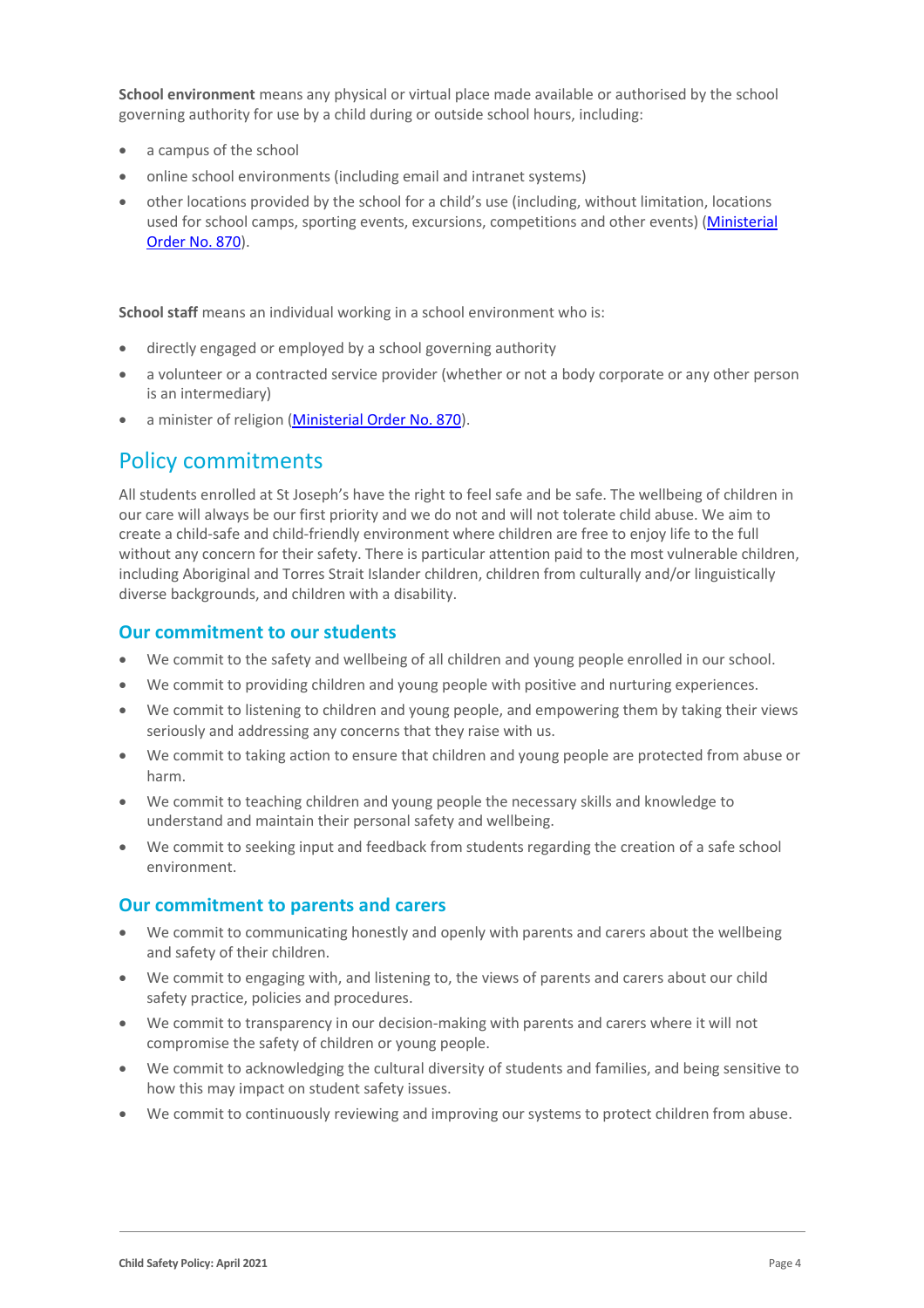### **Our commitment to our school staff (school employees, volunteers, contractors and clergy)**

- We commit to providing all St Joseph's staff with the necessary support to enable them to fulfil their roles. This will include regular and appropriate learning opportunities.
- We commit to providing regular opportunities to clarify and confirm policy and procedures in relation to child safety, and young people's protection and wellbeing. This will include annual training in the principles and intent of the Child Safety Policy and Child Safety Code of Conduct, and staff responsibilities to report concerns.
- We commit to listening to all concerns voiced by St Joseph's staff, clergy, volunteers and contractors about keeping children and young people safe from harm.
- We commit to providing opportunities for St Joseph's school employees, volunteers, contractors and clergy to receive formal debriefing and counselling arising from incidents of the abuse of a child or young person.

### Responsibilities and organisational arrangements

Everyone employed or volunteering at St Joseph's has a responsibility to understand the important and specific role they play individually and collectively to ensure that the wellbeing and safety of all students is at the forefront of all they do and every decision they make (CECV Commitment Statement [to Child Safety\)](https://www.cecv.catholic.edu.au/getmedia/b5d43278-51b9-4704-b45a-f14e50546a70/Commitment-Statement-A4.aspx).

The school has allocated roles and responsibilities for child safety as follows: St Jospeh's has two Student Wellbeing Leaders. The NCCD/ Diversity team includes; the Principal, Deputy Principals, the NCCD coordinator, one Wellbeing Leader and two Class Teachers.

### **Expectaions and responsibilities of school leadership**

The Principal, the school governing authority and school leaders at St Joseph's recognise their particular responsibility to ensure the development of preventative and proactive strategies that promote a culture of openness, awareness of and shared responsibility for child safety. Responsibilities include:

- creating an environment for children and young people to be safe and to feel safe
- upholding high principles and standards for all staff, clergy, volunteers and contractors
- promoting models of behaviour between adults and children and young people based on mutual respect and consideration
- ensuring thorough and rigorous practices are applied in the recruitment, screening and ongoing professional learning of staff
- ensuring child safety is on all meeting agenda; including staff and SAC agendas
- ensuring that school personnel have regular and appropriate learning to develop their knowledge of, openness to and ability to address child safety matters
- providing regular opportunities to clarify and confirm legislative obligations, policy and procedures in relation to children and young people's protection and wellbeing
- ensuring the school meets the specific requirements of the Victorian Child Safe Standards as set out i[n Ministerial Order No. 870](http://www.gazette.vic.gov.au/gazette/Gazettes2016/GG2016S002.pdf)
- ensuring the school takes specific action to protect children from abuse in line with the three new criminal offences introduced under the *Crimes Act 1958* (Vic.) and in line with [PROTECT:](http://www.cecv.catholic.edu.au/getmedia/ebe135a4-d1b3-48a0-81fe-50d4fc451bcd/Identifying-and-Responding-to-All-Forms-of-Abuse.aspx)  [Identifying and responding to all forms of abuse in Victorian schools.](http://www.cecv.catholic.edu.au/getmedia/ebe135a4-d1b3-48a0-81fe-50d4fc451bcd/Identifying-and-Responding-to-All-Forms-of-Abuse.aspx)

#### **Expectations and responsibilities of school staff**

Responsibilities of school staff (school employees, volunteers, contractors and clergy) include: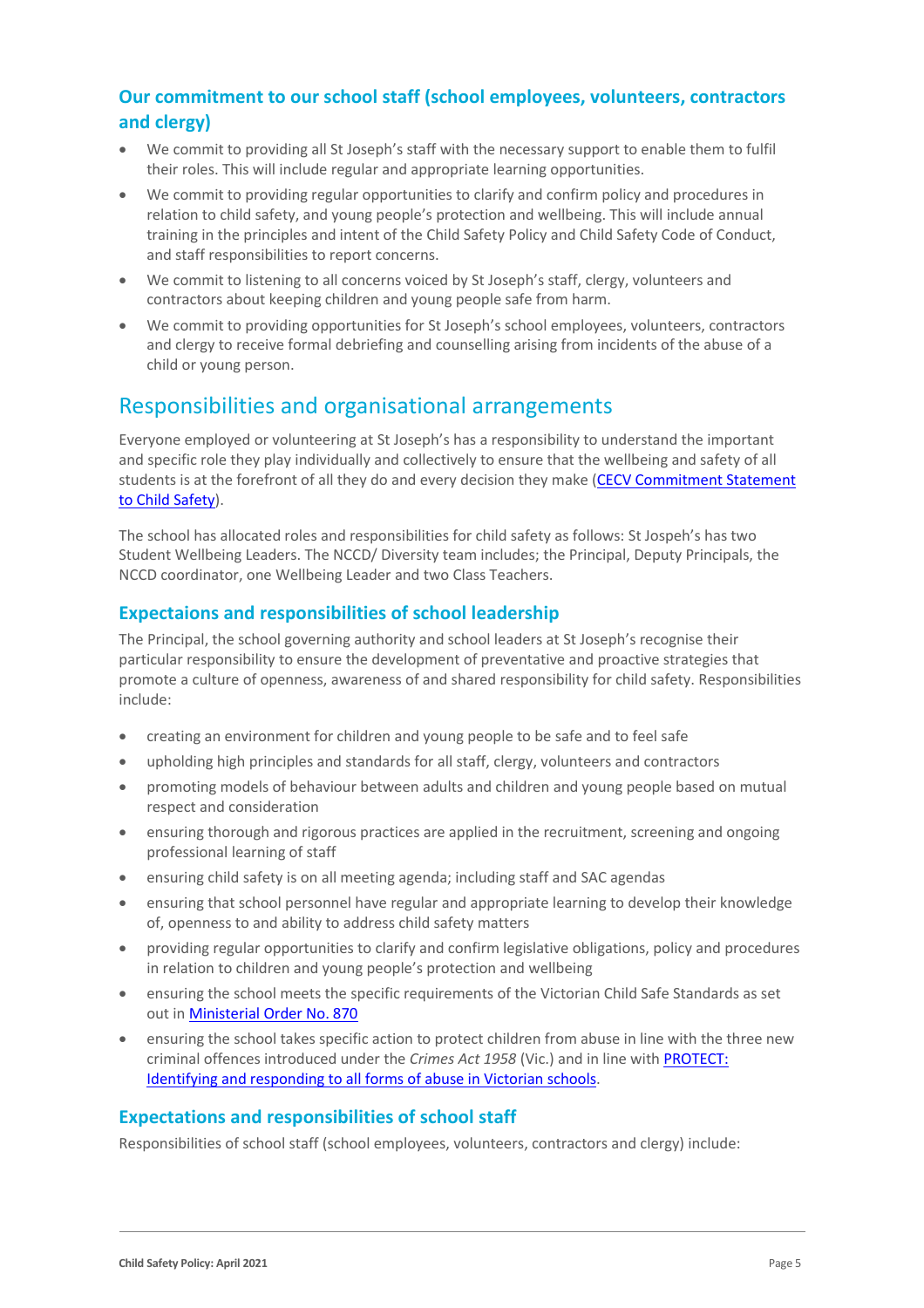- treating children and young people with dignity and respect, acting with propriety, providing a duty of care, and protecting children and young people in their care
- following the legislative and internal school policies, procedures and processes in the course of their work, if they form a reasonable belief that a child or young person has been or is being abused or neglected
- providing a physically and psychologically safe environment where the wellbeing of children and young people is nurtured
- undertaking regular training and education in order to understand their individual responsibilities in relation to child safety, and the wellbeing of children and young people
- assisting children and young people to develop positive, responsible and caring attitudes and behaviours which recognise the rights of all people to be safe and free from abuse
- following the school's Child Safety Code of Conduct.

#### **Organisational arrangements**

The Principal has the overall leadership role in monitoring and responding to the policy, procedures and practices for child safety in St Joseph's in accordance with this Policy.

The Principal appointed a Child Safety/ Diversity Team:

- The Child Safety/Diversity Team assists the Principal.
- The Child Safety/Diversity Team works in identifying and mitigating risks in child safety.
- The Child Safety/Diversity Team also supports the Principal to monitor implementation of school policies, procedures and practices and to identify professional learning.

St Joseph's website and newsletter will provide information to keep parents and carers informed of child safety commitments, procedures and arrangements.

# Expectation of our school staff – Child Safety Code of Conduct

At St Joseph's we expect school employees, volunteers, contractors and clergy to proactively ensure the safety of students at all times and to take appropriate action if there are concerns about the safety of any child at the school. All school staff must remain familiar with the relevant laws, the code of conduct, and policies and procedures in relation to child protection, and comply with all requirements. We have developed a **[Child Safety Code of Conduct](https://drive.google.com/file/d/1tcnIMDBWVnMmBupmjH6vY1dGRPZtLVbN/view?usp=sharing)**, which recognises the critical role that school staff play in protecting the students in our care and establishes clear expectations of school employees, volunteers, contractors and clergy for appropriate behaviour with children in order to safeguard them against abuse and/or neglect.

Our Code also protects school staff through clarification of acceptable and unacceptable behaviour.

# Student safety and participation

At St Joseph's, we actively encourage all students to openly express their views and feel comfortable about giving voice to the things that are important to them.

We teach students about what they can do if they feel unsafe and enable them to understand, identify, discuss and report their concerns. We listen to and act on any concerns students, or their parents or carers, raise with us.

The curriculum design integrates appropriate knowledge and skills to enhance students' understanding of being safe. Teaching and learning strategies that acknowledge and support student agency and voice are implemented.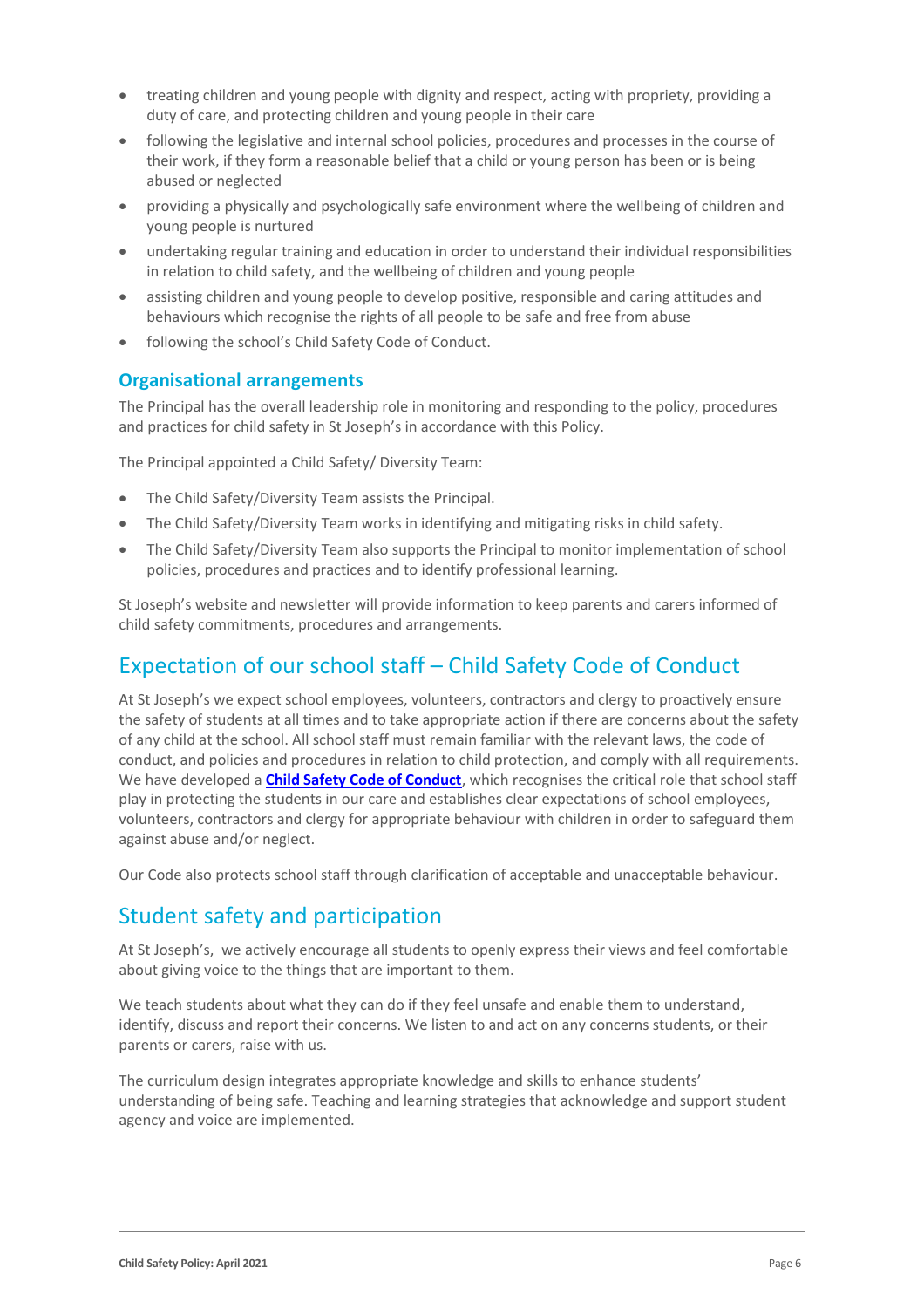We have developed appropriate education about:

- standards of behaviour for students attending our school
- healthy and respectful relationships (including sexuality)
- resilience
- child abuse awareness and prevention.
- Play is the Way Whole school program promoting Child Safety and Wellbeing.

# Reporting and responding

Our school records any child safety complaints, disclosures or breaches of the Child Safety Code of Conduct, and stores the records in accordance with security and privacy requirements. Our school complies with legal obligations that relate to managing the risk of child abuse under the *Children, Youth and Families Act 2005* (Vic.), the *Crimes Act 1958* (Vic.) and the recommendations of the *[Betrayal of Trust](http://www.parliament.vic.gov.au/fcdc/article/1788)* report.

Child protection reporting obligations fall under separate pieces of legislation with differing reporting requirements.

Our school's **[PROTECT: Identifying and Responding to Abuse](https://drive.google.com/file/d/1FHiZYQ7SAqFuEklmfKQYOwYlKObGujTC/view?usp=sharing) – Reporting obligations**, updated April 2021, sets out the actions required under the relevant legislation when there is a reasonable belief that a child at our school is in need of protection or a criminal offence has been committed, and provides guidance and procedures on how to make a report.

Our policy assists staff, volunteers and families to:

- identify the indicators of a child or young person who may be in need of protection
- understand how a reasonable belief is formed
- make a report of a child or young person who may be in need of protection
- comply with mandatory reporting obligations under child protection law, and their legal obligations relating to child abuse and grooming under criminal law.

Our school has also established additional internal procedures and processes to help ensure that appropriate action is taken to respond to concerns about the wellbeing and/or safety of a student.

At St Joseph's, if any member of our school community has concerns for a child's safety they need to discuss, they can notify the school Principal, the Deputy Principal or the designated Child Safety Lead/Officer, St Joseph's.

If the Principal or Child Safety Officer is not available, then it should be discussed with a member of the school leadership team. Alternatively, any member of the school community may report directly to the responsible authority.

The staff member, supported by the Principal or designated Child Safety Officer will follow the step-bystep guide to making a report as outlined in the Four Critical Actions for Schools: Responding to [Incidents, Disclosures and Suspicions of Child Abuse.](https://www.education.vic.gov.au/Documents/about/programs/health/protect/FourCriticalActions_ChildAbuse.pdf)

### Screening and recruitment of school staff

St Joseph's will apply thorough and rigorous screening processes in the recruitment of employees and volunteers involved in child-connected work. Our commitment to child safety and our screening requirements are included in all advertisements for such employee, contractor and volunteer positions, and all applicants are provided with copies of the school's Child Safety Code of Conduct and the Child Safety Policy.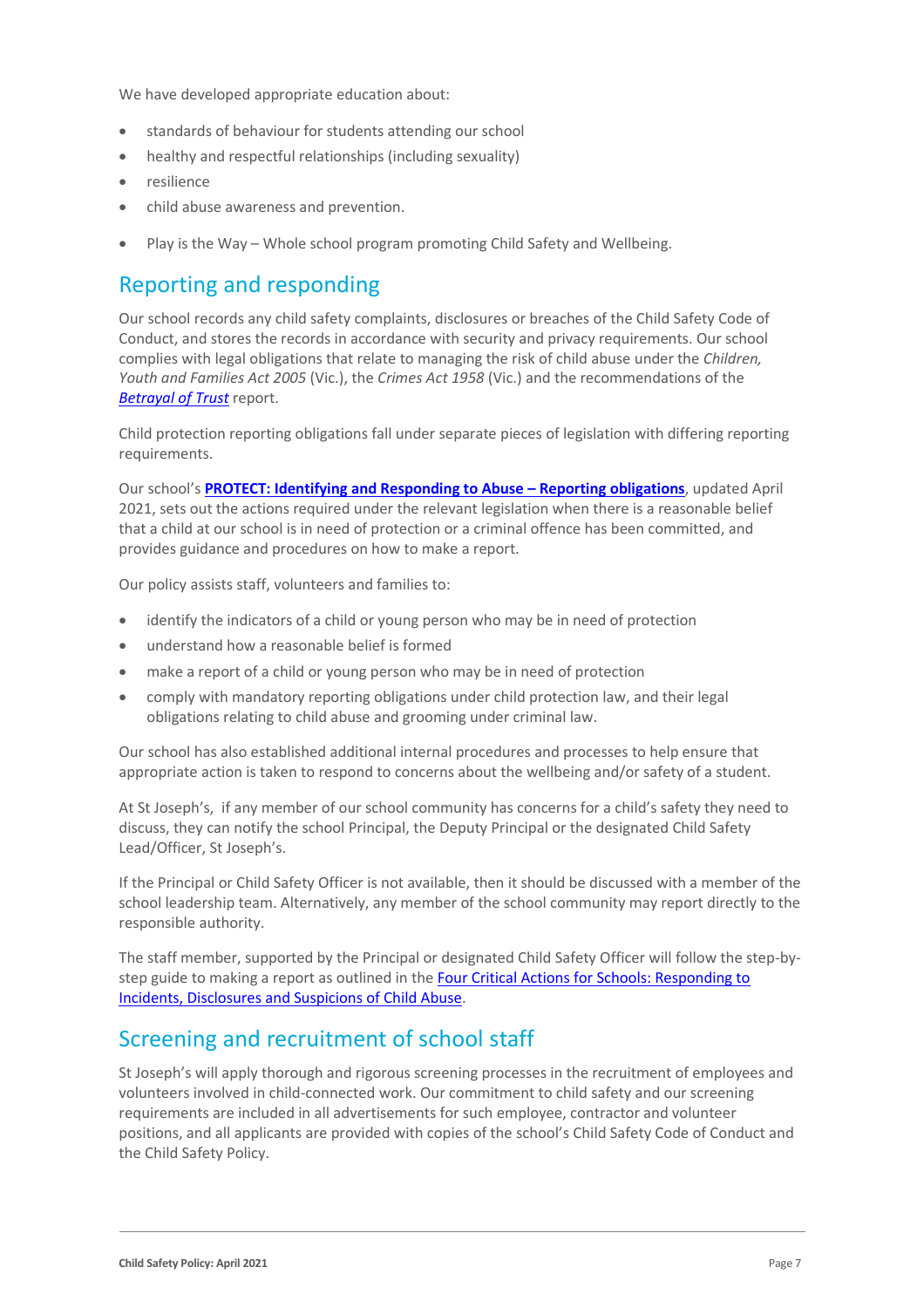Each job description for staff involved in child-connected work has a clear statement that sets out the requirements, duties and responsibilities regarding child safety for those in that role and the occupant's essential qualifications, experience and attributes in relation to child safety and wellbeing.

When recruiting and selecting employees, contractors and volunteers involved in child-connected work, we make all reasonable efforts to gather, verify and record the following information about any person we propose to engage:

- confirm the applicant's Working with Children Check and National Police Check status and/or professional registration (as relevant)
- obtain proof of personal identity and any professional or other qualifications
- verify the applicant's history of work involving children
- obtain references that address the applicant's suitability for the job and working with children.

We will also ensure that appropriate supervision or support arrangements are in place in relation to the induction of new school staff into the school's policies, codes, practices and procedures governing child safety and child-connected work.

We have procedures and processes for monitoring and assessing the continuing suitability of school staff to work with children, including regular reviews of the status of Working with Children Checks and staff professional registration requirements such as Victorian Institute of Teaching (VIT) registration.

St Joseph's implements the following CECV guidelines:

- *Guidelines on the Employment of Staff in Catholic Schools*
- *Guidelines on the Engagement of Volunteers in Catholic Schools*
- *Guidelines on the Engagement of Contractors in Catholic Schools*
- *NDIS/External Providers: Guidelines for Schools*.

# Child safety – education and training for school staff

St Joseph's provides employees, volunteers and clergy with regular and appropriate opportunities to develop their knowledge of, openness to and ability to address child safety matters. This includes induction, ongoing training and professional learning to ensure that everyone understands their professional and legal obligations and responsibilities, and the procedures for reporting suspicion of child abuse and neglect.

At least annually, our professional learning and training addresses:

- staff's individual and collective obligations and responsibilities for managing the risk of child abuse
- child abuse risks in the school environment
- our school's current child safety standards.
- Staff induction, including the Child Safe aspect

### Risk management

At St Joseph's we are committed to proactively and systematically identifying and assessing risks to student safety across our whole school environment, and reducing or eliminating (where possible) all potential sources of harm. We document, implement, monitor and periodically review our risk management strategies for child safety, and ensure that the strategies change as needed and as new risks arise.